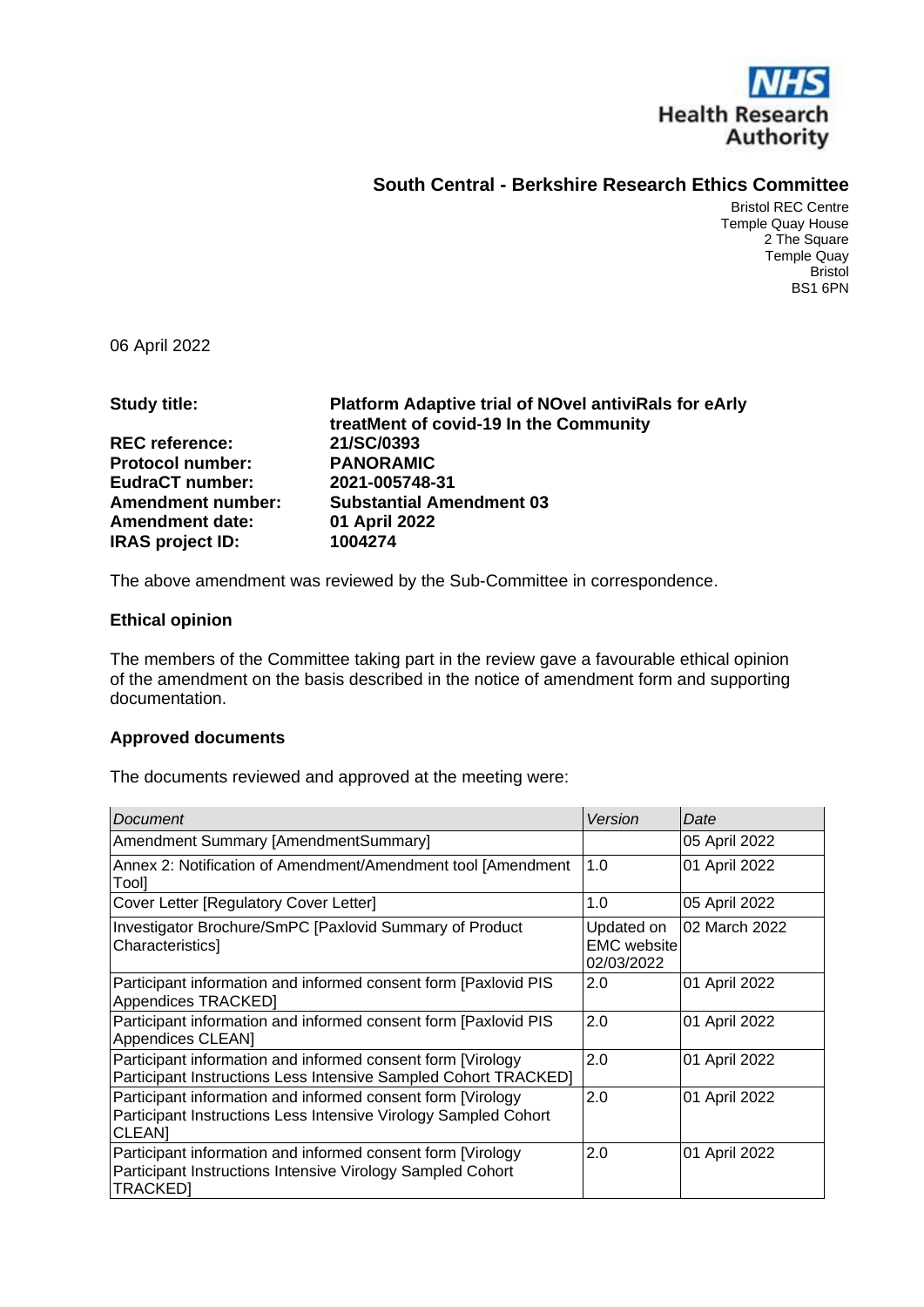| Participant information and informed consent form [Virology<br>Participant Instructions Intensive Virology Sampled Cohort CLEAN] | 2.0 | 01 April 2022 |
|----------------------------------------------------------------------------------------------------------------------------------|-----|---------------|
| Participant information and informed consent form [Molnupiravir PIS 3.0]<br>Appendices CLEAN]                                    |     | 01 April 2022 |
| Participant information and informed consent form [Molnupiravir PIS 3.0<br>Appendices TRACKED]                                   |     | 01 April 2022 |
| Project Information - PDF [ProjectStudyInformation]                                                                              |     | 05 April 2022 |
| Protocol [Protocol TRACKED]                                                                                                      | 3.0 | 01 April 2022 |
| Protocol [Protocol CLEAN]                                                                                                        | 3.0 | 01 April 2022 |
| <b>REC Application Form [Ethics]</b>                                                                                             |     | 05 April 2022 |

### **Membership of the Committee**

The members of the Committee who took part in the review are listed on the attached sheet.

### **Working with NHS Care Organisations**

Sponsors should ensure that they notify the R&D office for the relevant NHS care organisation of this amendment in line with the terms detailed in the categorisation email issued by the lead nation for the study.

#### **Amendments related to COVID-19**

We will update your research summary for the above study on the research summaries section of our website. During this public health emergency, it is vital that everyone can promptly identify all relevant research related to COVID-19 that is taking place globally. If you have not already done so, please register your study on a public registry as soon as possible and provide the HRA with the registration detail, which will be posted alongside other information relating to your project.

#### **Statement of compliance**

The Committee is constituted in accordance with the Governance Arrangements for Research Ethics Committees and complies fully with the Standard Operating Procedures for Research Ethics Committees in the UK.

### **HRA Learning**

We are pleased to welcome researchers and research staff to our HRA Learning Events and online learning opportunities– see details at: [https://www.hra.nhs.uk/planning-and](https://www.hra.nhs.uk/planning-and-improving-research/learning/)[improving-research/learning/](https://www.hra.nhs.uk/planning-and-improving-research/learning/)

| IRAS Project ID - 1004274: | Please quote this number on all correspondence |
|----------------------------|------------------------------------------------|
|                            |                                                |

Yours sincerely

**Mr David Carpenter**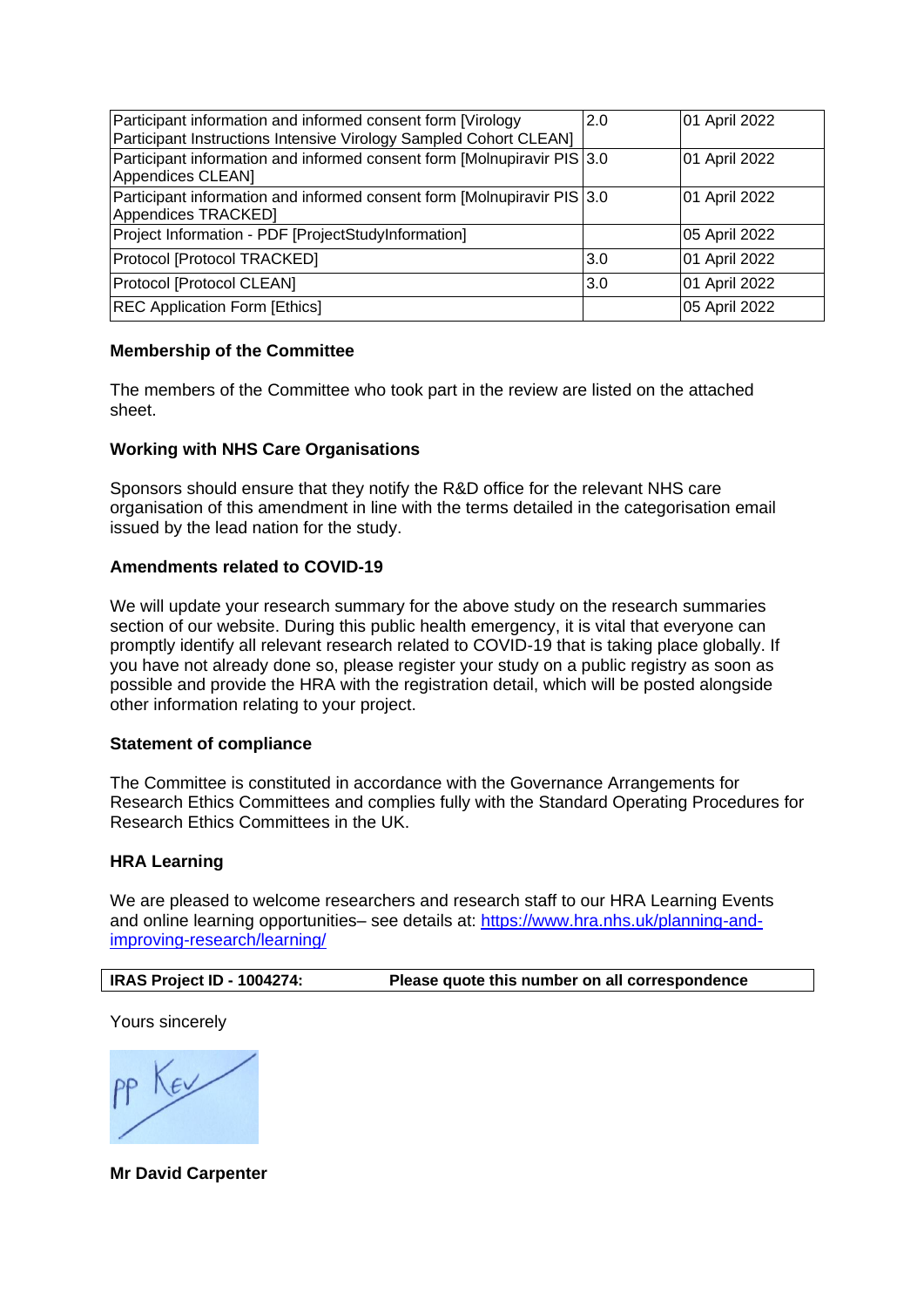## **Chair**

E-mail: berkshire.rec@hra.nhs.uk

*Enclosures: List of names and professions of members who took part in the review*

*Copy to:*